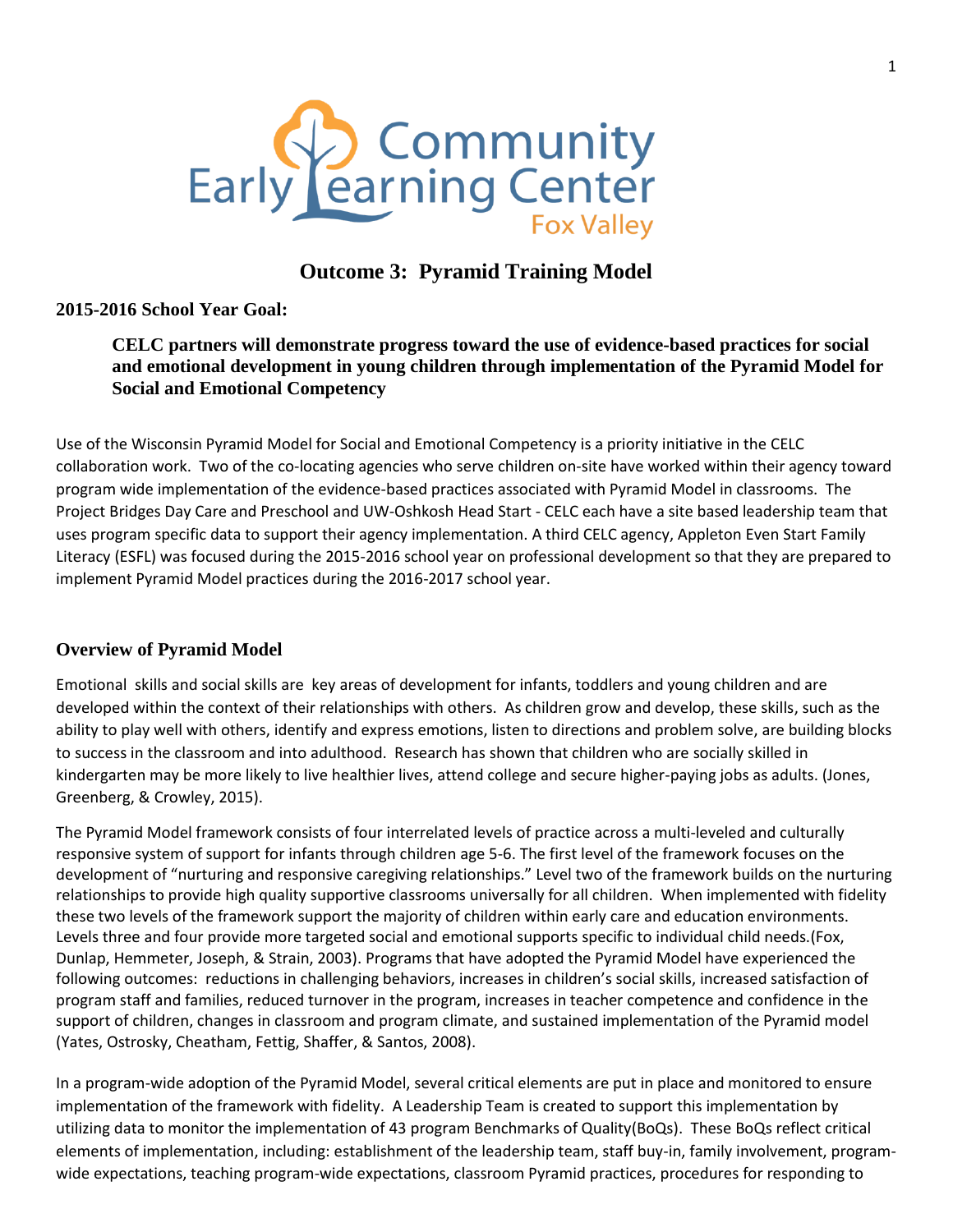challenging behavior, professional development and staff support plan, and databased decision making. Additionally, internal coaches support the implementation work in classrooms through observation and monthly practice-based coaching with teaching staff.

Assessment of the implementation of the Pyramid Model is done at a program-wide, teacher/classroom level, and child level. Program-wide assessment measures the processes and program level infrastructure needed for implementation with the Benchmarks of Quality evaluated twice a year through team self-assessment and typically reported in September and April. Each benchmark is scored as "in place," "partially in place," or "not in place" (Hemmeter, Fox, & Snyder, 2013). Benchmark ratings of implementation for UW Oshkosh Head Start-CELC and Project Bridges Day Care and Preschool for the 2015-2016 school year are found below. In addition, specific ratings (ranging from 0 to 2) of critical elements of the benchmarks of quality for UW Oshkosh Head Start-CELC and Project Bridges Day Care and Preschool are also displayed in the graphs below.

Implementation progress at the teacher/classroom level is measured utilizing the Teaching Pyramid Observation Tool (TPOT) for children ages 3-5 and the Teaching Pyramid Infant Toddler Observation Scale (TPITOS) for children ages 0-2 years. These observation tools are used to collect evidence of the use of Pyramid Model practices as a teacher enters the coaching partnership and guides the development of goals to increase practices. A teacher is considered to be at fidelity in their implementation of Pyramid Model practices when they demonstrate 80% of the measured classroom practices. The TPOT or TPITOS is completed every six months until the teacher has demonstrated 80% in two consecutive observations and then annually from there forward. Summary TPOT ratings are available for both Project Bridges Day Care and Preschool and UW Oshkosh Head Start – CELC as displayed in the table below.

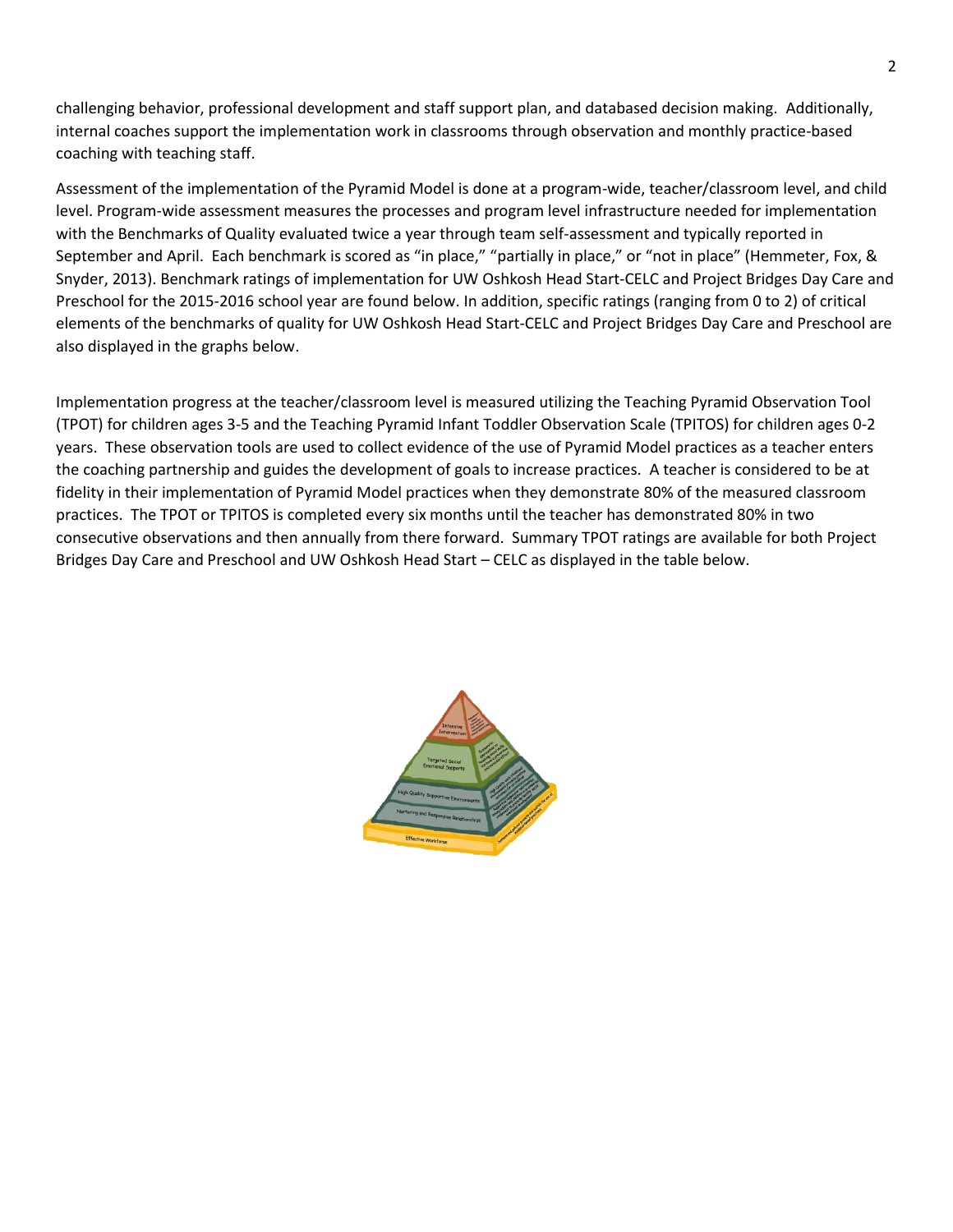#### **Pyramid Model Implementation at the CELC**

Results from the 2015-2016 school year Benchmark of Quality(BoQ) indicate growth in the implementation of Pyramid Model practices at Project Bridges Day Care and Preschool. After one year of implementation, the childcare has increased the number of evidence-based practices fully in place from 11% to 26%. In addition Project Bridges Day Care and Preschool has decreased the number of absent practices from 45% to 19%.



The graph below demonstrates the progress in each of the Critical Element areas for Project Bridges Day Care and Preschool through the first year of implementation. Growth from beginning BoQ ratings is evident in 4 of 9 critical element areas. Consistent with statewide data, the critical element of Strategies for Teaching and Acknowledging the Program-Wide Expectations rates lower than all other critical elements, and demonstrates minimal growth.

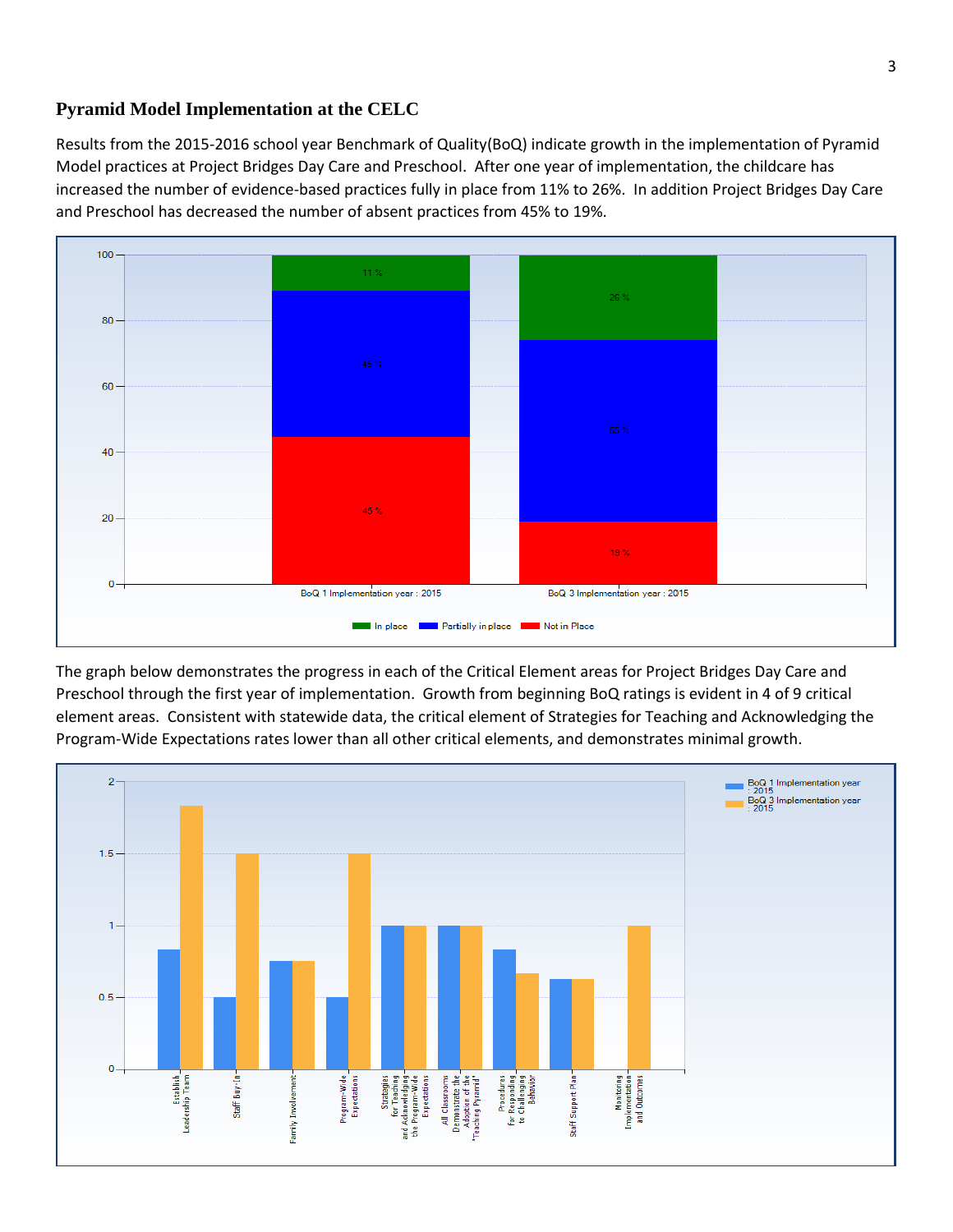Results from the 2015-2016 school year Benchmark of Quality(BoQ) indicate growth in the implementation of Pyramid Model Practices at UW Oshkosh Head Start - CELC. After one year of implementation, UW Oshkosh Head Start - CELC has increased the number of evidence-based practices fully in place from 21% to 47%. In addition they have decreased the number of absent practices from 28% to 2%.



The graph below demonstrates the progress in each of the Critical Element areas for UW Oshkosh Head Start - CELC through the first year of implementation. Growth from beginning BoQ ratings is evident in 7 of 9 critical element areas. Consistent with statewide data and the data from their co locating partner Project Bridges Day Care and Preschool, the critical element of Strategies for Teaching and Acknowledging the Program-Wide Expectations rates lower than nearly all other critical elements, and demonstrates minimal growth.

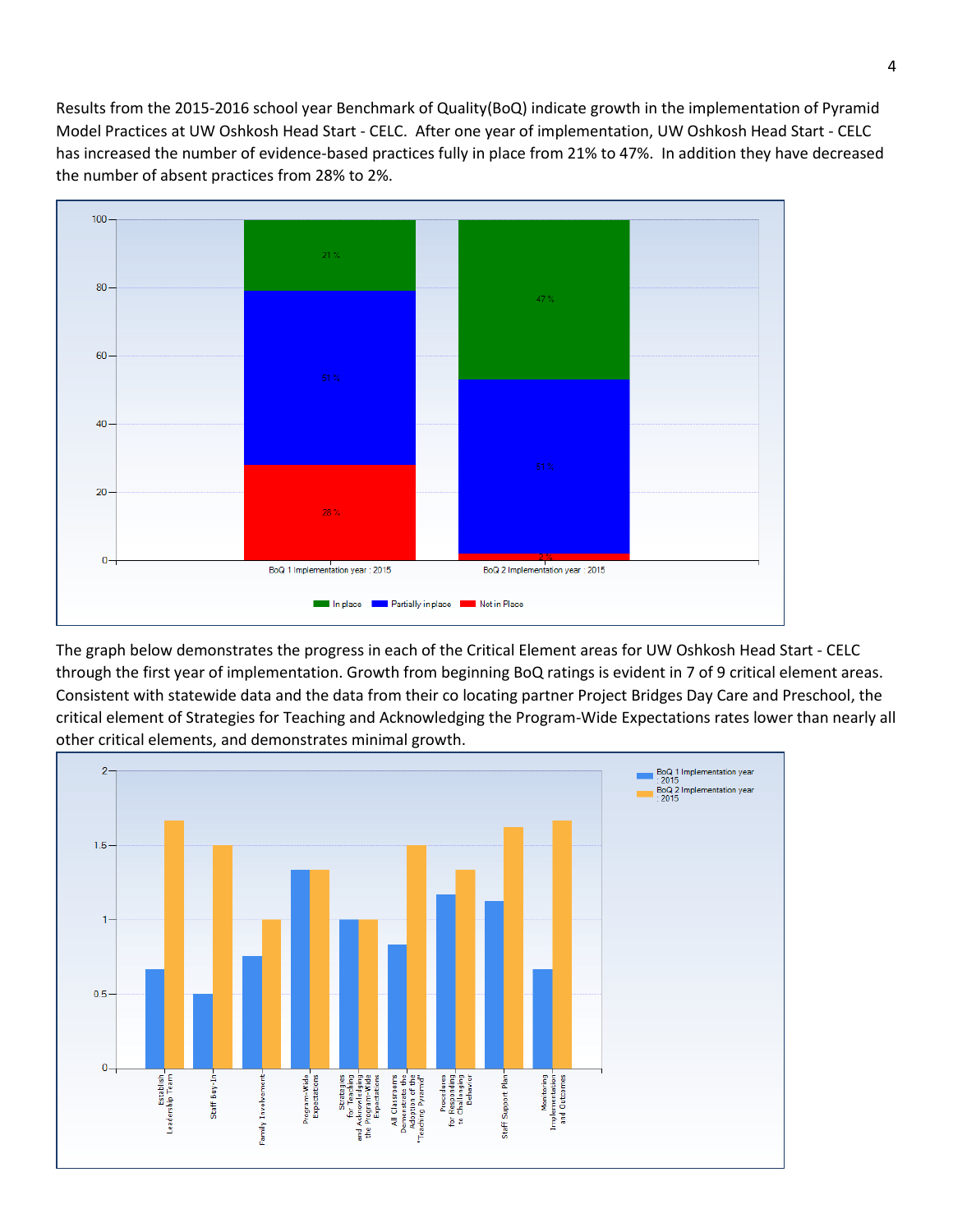Eight teachers at the preschool and 4K level from Project Bridges Day Care and Preschool and four teachers at the four year old level from UW Oshkosh Head Start – CELC were supported in their implementation of the evidence-based practices consistent with Pyramid Model framework. Teachers were observed in the fall of the school year utilizing the Teaching Pyramid Observation Tool (TPOT). Based on these observations each teacher worked with a coach monthly to identify and further develop strategies to implement the key practices. After 6 months of coaching, teachers were again observed with the TPOT. Teachers in both agencies demonstrated growth to a level of fidelity or above in the key evidence-based practices consistent with implementation of the Pyramid Model.

Project Bridges Day Care and Preschool TPOT Summary for 2015-2016

| <b>Subscale 1. Key Practices</b>                     |                                                                 |                    |                |                     |              |                |                     |                |              |                     |  |
|------------------------------------------------------|-----------------------------------------------------------------|--------------------|----------------|---------------------|--------------|----------------|---------------------|----------------|--------------|---------------------|--|
|                                                      |                                                                 |                    | <b>TPOT1</b>   |                     |              | <b>TPOT 2</b>  |                     |                | <b>TPOT3</b> |                     |  |
| <b>TPOT</b> Item                                     |                                                                 | (8) Teachers       |                |                     | (8) Teachers |                |                     | (0) Teachers   |              |                     |  |
|                                                      |                                                                 | 11/6/2015<br>Date: |                | 6/1/2016<br>Date:   |              |                | Date:               |                |              |                     |  |
|                                                      |                                                                 |                    | # no           | $\frac{9}{6}$       | # ves        | # no           | $\frac{9}{6}$       | # yes          | #no          | $\frac{9}{6}$       |  |
|                                                      | Schedules, Routines, and Activities                             | 55                 | 18             | 75%                 | 58           | 14             | 81%                 | $\Omega$       | $\Omega$     |                     |  |
| 2                                                    | Transitions Between Activities are Appropriate                  | 45                 | 17             | 73%                 | 55           | 9              | 86%                 | $\overline{0}$ | $\bf{0}$     |                     |  |
| 3                                                    | Teachers Engage in Supportive Conversations with Children       | 72                 | 4              | 95%                 | 69           | $\overline{7}$ | 91%                 | $\bf{0}$       | $\mathbf{0}$ |                     |  |
|                                                      | Promoting Children's Engagement                                 | 54                 | 14             | 79%                 | 58           | 8              | 88%                 | 0              | $\mathbf{0}$ |                     |  |
| 5.                                                   | <b>Providing Directions</b>                                     | 43                 | 13             | 77%                 | 49           | $\overline{7}$ | 88%                 | $\overline{0}$ | $\mathbf{0}$ |                     |  |
| 6                                                    | <b>Collaborative Teaming</b>                                    | 65                 | 5              | 93%                 | 65           | 6              | 92%                 | 0              | $\bf{0}$     |                     |  |
|                                                      | <b>Teaching Behavior Expectations</b>                           | 21                 | 35             | 38%                 | 32           | 24             | 57%                 | 0              | $\mathbf{0}$ |                     |  |
| 8                                                    | <b>Teaching Social Skills and Emotional Competencies</b>        | 32                 | 32             | 50%                 | 45           | 19             | 70%                 | $\overline{0}$ | $\mathbf{0}$ |                     |  |
| 9                                                    | <b>Teaching Friendship Skills</b>                               | 48                 | 24             | 67%                 | 58           | 14             | 81%                 | 0              | $\bf{0}$     |                     |  |
| 10                                                   | Teaching Children to Express Emotions                           | 37                 | 27             | 58%                 | 58           | 6              | 91%                 | 0              | $\mathbf{0}$ |                     |  |
| 11                                                   | <b>Teaching Problem Solving</b>                                 | 36                 | 35             | 51%                 | 49           | 23             | 68%                 | $\overline{0}$ | $\mathbf{0}$ |                     |  |
| 12                                                   | Interventions for Children with Persistent Challenging Behavior | 36                 | $\overline{4}$ | 90%                 | 37           | 3              | 93%                 | 0              | $\mathbf{0}$ |                     |  |
| 13                                                   | <b>Connecting with Families</b>                                 | 60                 | 4              | 94%                 | 62           | $\overline{2}$ | 97%                 | $\overline{0}$ | $\bf{0}$     |                     |  |
| 14                                                   | Supporting Family Use of the Pyramid Model Practices            | 30                 | 26             | 54%                 | 43           | 13             | 77%                 | 0              | $\bf{0}$     |                     |  |
|                                                      | Key Practices Subscale Totals:                                  | 634                | 258            | 71%                 | 738          | 155            | 83%                 | 0              | $\Omega$     |                     |  |
|                                                      | <b>Subscale 2. Red Flags</b>                                    |                    |                |                     |              |                |                     |                |              |                     |  |
|                                                      |                                                                 | #yes               | # no           | $\%$                | # yes        | #no            | %                   | #yes           | # no         | %                   |  |
|                                                      |                                                                 | 6                  | 130            | 4%                  | 4            | 132            | 3%                  | $\bf{0}$       | $\bf{0}$     |                     |  |
| <b>Subscale 3. Responses to Challenging Behavior</b> |                                                                 |                    |                |                     |              |                |                     |                |              |                     |  |
|                                                      |                                                                 | Yes                | No             | <b>No Incidents</b> | Yes          | No             | <b>No Incidents</b> | <b>Yes</b>     | <b>No</b>    | <b>No Incidents</b> |  |
|                                                      |                                                                 |                    |                | 4                   | $\mathbf{0}$ | $\mathbf{0}$   | $\Omega$            | 0              | $\bf{0}$     | $\Omega$            |  |
|                                                      | Overall:                                                        | 17%                | 17%            | 67%                 |              |                |                     |                |              |                     |  |

#### UW Oshkosh Head Start-CELC TPOT Summary for 2015-2016

| <b>Subscale 1. Key Practices</b>                     |                                                                 |                    |                |                     |               |                |                     |                |              |                     |
|------------------------------------------------------|-----------------------------------------------------------------|--------------------|----------------|---------------------|---------------|----------------|---------------------|----------------|--------------|---------------------|
| <b>TPOT</b> Item                                     |                                                                 | <b>TPOT1</b>       |                |                     | <b>TPOT 2</b> |                |                     | TPOT 3         |              |                     |
|                                                      |                                                                 | (4) Teachers       |                |                     | (4) Teachers  |                |                     | (0) Teachers   |              |                     |
|                                                      |                                                                 | 11/6/2015<br>Date: |                | Date:               | 6/1/2016      |                | Date:               |                |              |                     |
|                                                      |                                                                 | $#$ ves            | #no            | %                   | # ves         | #no            | %                   | #yes           | #no          | $\frac{9}{6}$       |
|                                                      | Schedules, Routines, and Activities                             | 35                 | $\overline{2}$ | 95%                 | 33            | 4              | 89%                 | $\bf{0}$       | $\mathbf{0}$ |                     |
| 2                                                    | Transitions Between Activities are Appropriate                  | 28                 | 4              | 88%                 | 30            | $\overline{2}$ | 94%                 | $\bf{0}$       | $\bf{0}$     |                     |
| 3                                                    | Teachers Engage in Supportive Conversations with Children       | 37                 | $\overline{2}$ | 95%                 | 39            | $\bf{0}$       | 100%                | $\bf{0}$       | $\mathbf{0}$ |                     |
| 4                                                    | Promoting Children's Engagement                                 | 32                 | 1              | 97%                 | 31            | $\overline{2}$ | 94%                 | $\mathbf{0}$   | $\bf{0}$     |                     |
| 5                                                    | <b>Providing Directions</b>                                     | 26                 | $\overline{2}$ | 93%                 | 27            | 1              | 96%                 | 0              | $\bf{0}$     |                     |
| 6                                                    | <b>Collaborative Teaming</b>                                    | 33                 | $\overline{2}$ | 94%                 | 33            | 1              | 97%                 | $\bf{0}$       | $\bf{0}$     |                     |
|                                                      | <b>Teaching Behavior Expectations</b>                           | 22                 | 6              | 79%                 | 27            | 1              | 96%                 | $\bf{0}$       | $\bf{0}$     |                     |
| 8                                                    | Teaching Social Skills and Emotional Competencies               | 22                 | 10             | 69%                 | 23            | 9              | 72%                 | $\bf{0}$       | $\bf{0}$     |                     |
| 9                                                    | <b>Teaching Friendship Skills</b>                               | 27                 | 9              | 75%                 | 28            | 8              | 78%                 | 0              | $\bf{0}$     |                     |
| 10                                                   | <b>Teaching Children to Express Emotions</b>                    | 21                 | 11             | 66%                 | 26            | 6              | 81%                 | $\bf{0}$       | $\bf{0}$     |                     |
| 11                                                   | <b>Teaching Problem Solving</b>                                 | 21                 | 15             | 58%                 | 21            | 15             | 58%                 | $\overline{0}$ | $\mathbf{0}$ |                     |
| 12                                                   | Interventions for Children with Persistent Challenging Behavior | 18                 | $\overline{2}$ | 90%                 | 20            | $\mathbf{0}$   | 100%                | $\bf{0}$       | $\mathbf{0}$ |                     |
| 13                                                   | <b>Connecting with Families</b>                                 | 32                 | 0              | 100%                | 31            | 1              | 97%                 | 0              | $\mathbf{0}$ |                     |
| 14                                                   | Supporting Family Use of the Pyramid Model Practices            | 24                 | 4              | 86%                 | 27            | 1              | 96%                 | 0              | $\mathbf{0}$ |                     |
|                                                      | Key Practices Subscale Totals:                                  | 378                | 70             | 84%                 | 396           | 51             | 89%                 | $\Omega$       | $\mathbf{0}$ |                     |
| <b>Subscale 2. Red Flags</b>                         |                                                                 |                    |                |                     |               |                |                     |                |              |                     |
|                                                      |                                                                 | #yes               | # no           | %                   | #yes          | # no           | %                   | # yes          | # no         | %                   |
|                                                      |                                                                 | $\overline{2}$     | 66             | 3%                  | $\Omega$      | 68             | $0\%$               | 0              | $\mathbf{0}$ |                     |
| <b>Subscale 3. Responses to Challenging Behavior</b> |                                                                 |                    |                |                     |               |                |                     |                |              |                     |
|                                                      |                                                                 | Yes                | No             | <b>No Incidents</b> | Yes           | No             | <b>No Incidents</b> | Yes            | No           | <b>No Incidents</b> |
|                                                      |                                                                 | $\mathbf{0}$       | $\overline{0}$ | $\Omega$            | 3             | $\overline{0}$ | 3                   | $\bf{0}$       | $\mathbf{0}$ | $\Omega$            |
| Overall:                                             |                                                                 |                    |                |                     | 50%           | 0%             | 50%                 |                |              |                     |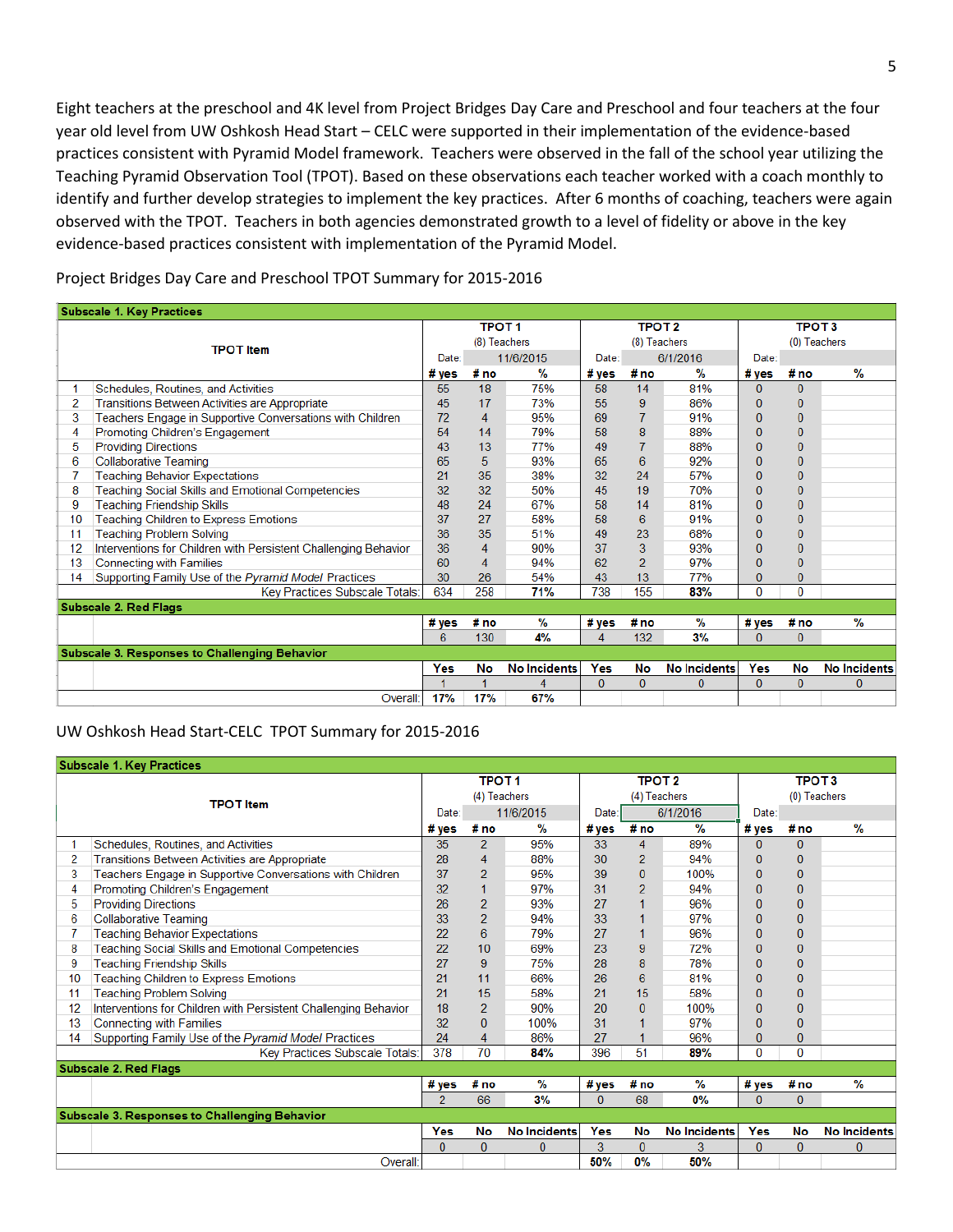#### **Conclusions**

The CELC partners have achieved their Outcome 3 Goal of demonstrating progress toward the use of evidencebased practices for social and emotional development in young children through implementation of the Pyramid Model for Social and Emotional Competency. Assessment data at both the program-wide and teacher/classroom level for each of the agencies shows increases in the use of the Pyramid Model Critical Elements and evidence-based practices. Benchmark of Quality (BoQ) data demonstrates that both of the current co-locating agencies working toward program-wide implementation have increased their use of evidence-based practices across the 2015-2016 school year. In addition TPOT data demonstrates increased implementation at the classroom level.